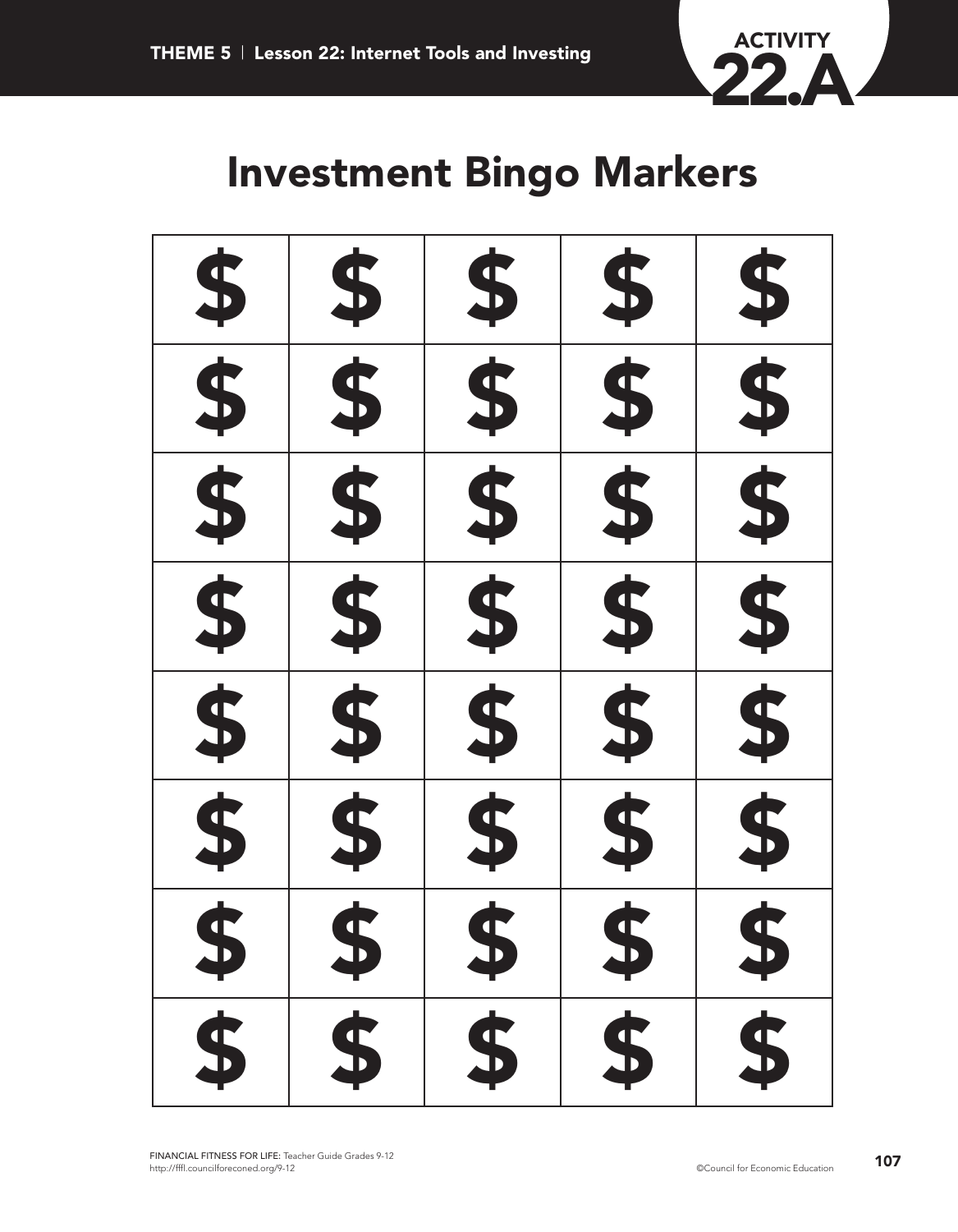

# **Investment Bingo Terms**

An investment strategy in which a set dollar amount is invested on a regular basis no matter what the market is doing

## **Dollar-cost averaging**

Interest that is not only earned on the principal but also on the interest already earned

## **Compound interest**

What you give up in order to get something else; the next-best alternative

## **Opportunity cost**

A reward that influences choices

#### **Incentive**

The money a person earns during a particular time period, often expressed weekly, monthly, or annually

## **Income**

The amount of financial resources a person accumulates, or total assets minus total liabilities

## **Wealth/Net Worth**

A procedure for determining how long it takes money to double at a particular rate of return

## **Rule of 72**

The risk that an issuer of stocks or bonds will be unable to meet its obligations to the holders of these financial instruments

#### **Financial risk**

The risk that the price of an investment will go down because of changes in supply and/or demand

#### **Market risk**

The risk that an investment will be difficult to turn into cash

## **Liquidity risk**

The rate of return from an investment after adjusting for inflation

#### **Real rate of return**

The risk that an investment has been misrepresented

#### **Fraud risk**